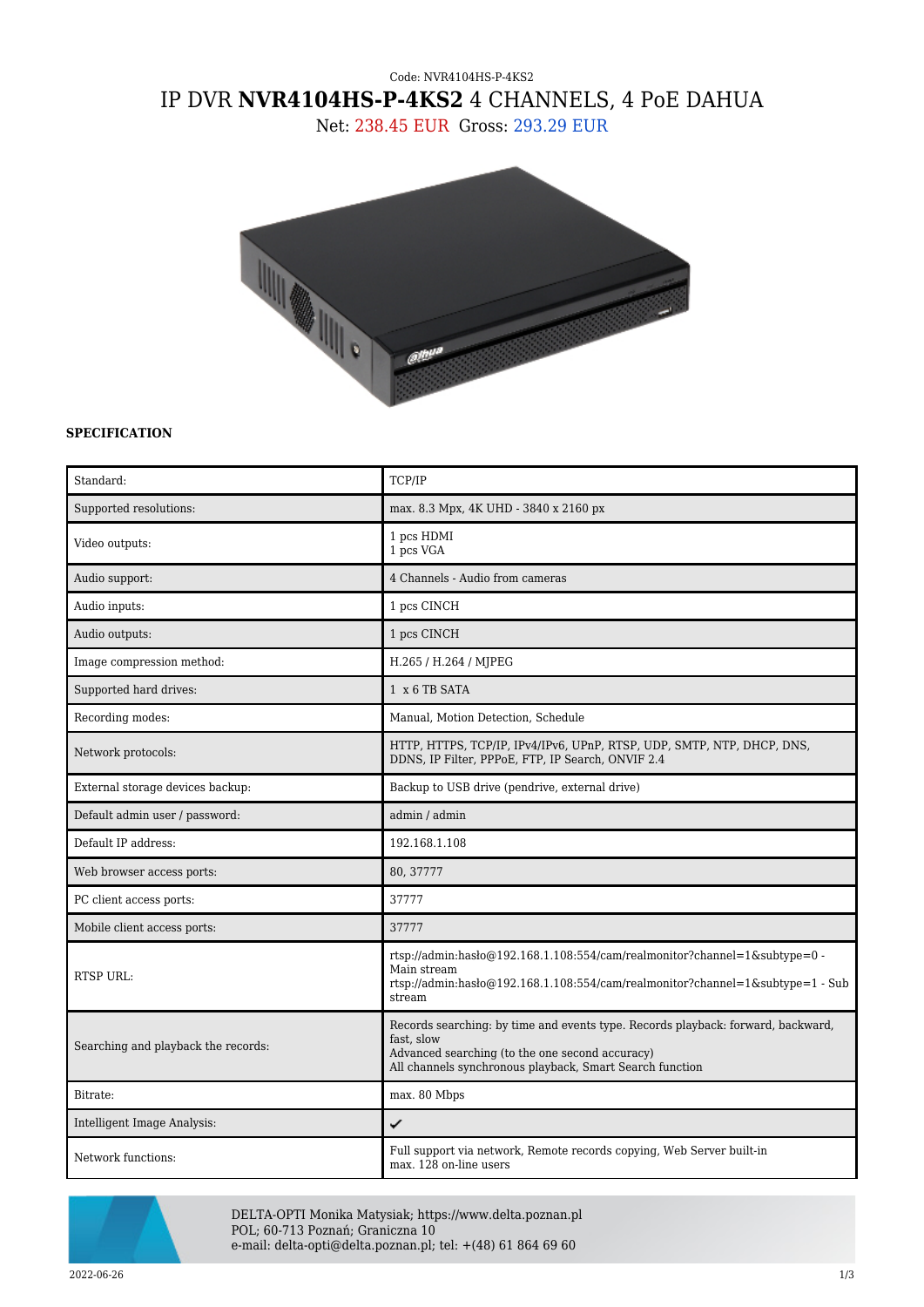| ONVIF:                           | 2.4                                                                                                                                                                                                                                    |
|----------------------------------|----------------------------------------------------------------------------------------------------------------------------------------------------------------------------------------------------------------------------------------|
| Switch PoE:                      | 4-port PoE Switch built-in, 25.5 W / Channel, PoE (802.3af/at)                                                                                                                                                                         |
| Maximum total switch load:       | 50 W (at full load)                                                                                                                                                                                                                    |
| Mobile phones support:           | Port no.: 37777 or access by a cloud (P2P)<br>• Android: Free application DMSS<br>• iOS (iPhone): Free application <b>DMSS</b><br>See how to configure the P2P function in Dahua recorders and how to enable the<br>mobile application |
| Alarm inputs / outputs:          |                                                                                                                                                                                                                                        |
| PTZ control:                     | IP Speed Dome Cameras                                                                                                                                                                                                                  |
| Motion Detection:                | 22 x 18 motion zones - after motion detection records detected channels only                                                                                                                                                           |
| USB:                             | 2 pcs USB 2.0                                                                                                                                                                                                                          |
| Mouse support:                   | ✓                                                                                                                                                                                                                                      |
| IR remote controller in the set: |                                                                                                                                                                                                                                        |
| Power supply:                    | 48 V DC / 1.5 A (power adapter included)                                                                                                                                                                                               |
| Weight:                          | $0.87$ kg                                                                                                                                                                                                                              |
| Dimensions:                      | 260 x 225 x 48 mm                                                                                                                                                                                                                      |
| Supported languages:             | English, Polish                                                                                                                                                                                                                        |
| Country of origin:               | China                                                                                                                                                                                                                                  |
| Manufacturer / Brand:            | <b>DAHUA</b>                                                                                                                                                                                                                           |
| Guarantee:                       | 3 years                                                                                                                                                                                                                                |

## **PRESENTATION**

Top view:



Rear panel:



In the kit: